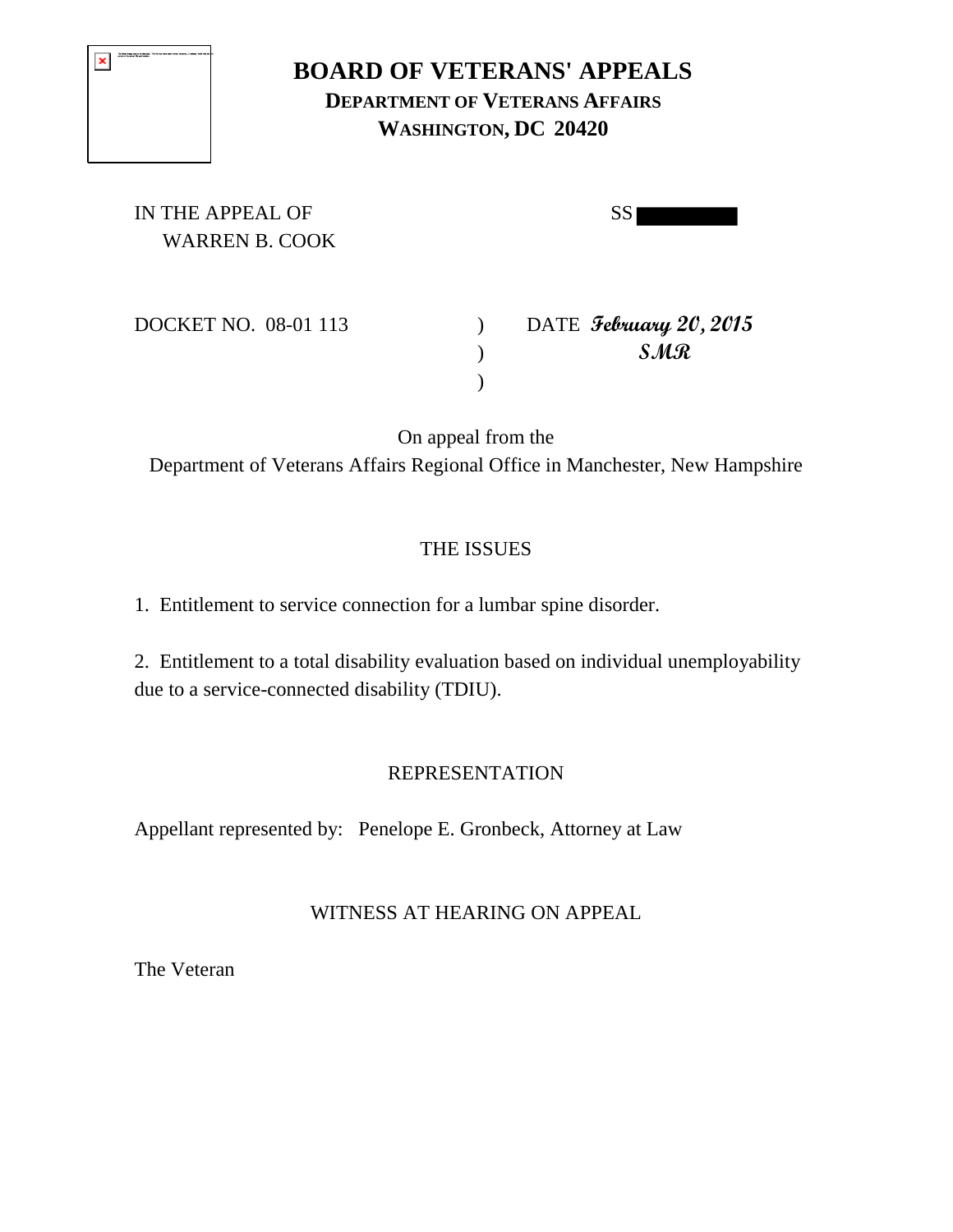### IN THE APPEAL OF SSI WARREN B. COOK

#### ATTORNEY FOR THE BOARD

K. L. Wallin, Counsel

#### INTRODUCTION

The Veteran served on active duty from December 1972 to November 1973.

This matter comes before the Board of Veterans' Appeals (Board) on appeal from rating decisions of the Department of Veteran's Affairs (VA) Regional Office (RO) in Manchester, New Hampshire.

The Board notes the Veteran requested a hearing in November 2013 so he could present "further evidence." He again requested a hearing in November 2014. "*A*  hearing on appeal will be granted if an appellant, or an appellant's representative acting on his or her behalf, expresses a desire to appear in person." 38 C.F.R. § 20.700(a) (*emphasis added*). The Veteran was afforded a Board hearing in June 2012. He also presented testimony before the RO in September 2007. The transcripts have been associated with the record. As the Veteran has been afforded a Board hearing, no further hearing is necessary.

The claims were previously before the Board in October 2012. At that time, the Board determined that new and material evidence had been submitted to reopen the previously denied claim of service connection for a lumbar spine disorder. The *de novo* claim, as well as the claim for TDIU, was remanded to the RO for further development.

In February 2014, the Board denied the claims for service connection for a lumbar spine disorder and TDIU. The Veteran appealed the denial to the United States Court of Appeals for Veterans Claims (Court). In an October 2014 Order, the Court vacated the February 2014 decision finding the Board failed to discuss a medical report and remanded the claims for action consistent with the terms of the Joint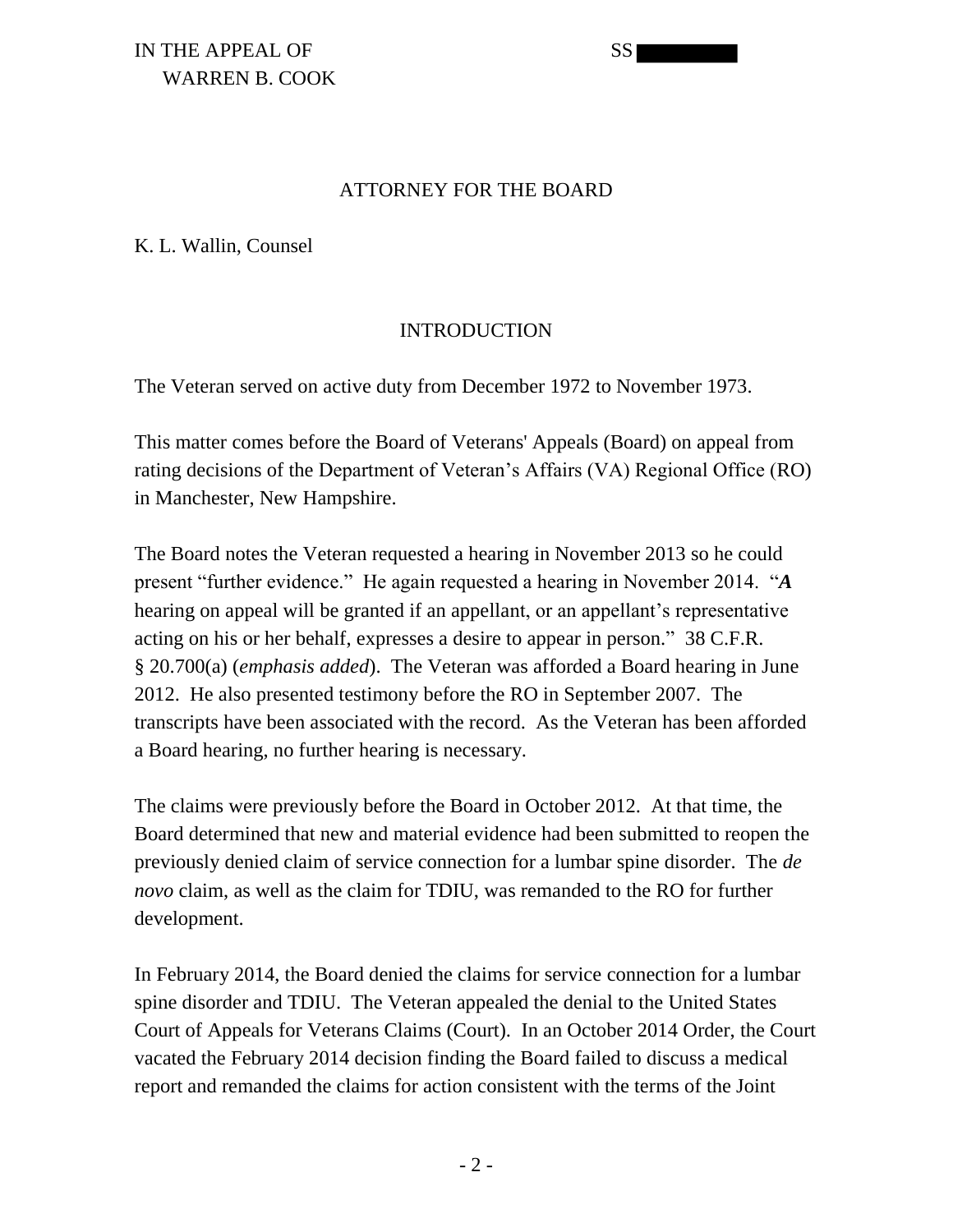### IN THE APPEAL OF SS WARREN B. COOK

Motion for Vacatur and Remand. The instant decision is undertaken with the instructions set forth in the Joint Motion.

### FINDINGS OF FACT

1. The competent and probative medical evidence of record preponderates against a finding that the Veteran's lumbar spine disability is due to events in active service; degenerative joint disease (DJD) of the lumbar spine was not diagnosed within one year following the Veteran's discharge from active service in November 1973.

2. Service connection is not currently in effect for any disability; a serviceconnected disability alone has not precluded substantially gainful employment consistent with the Veteran's educational and occupational background.

### CONCLUSIONS OF LAW

1. The criteria for service connection for a lumbar spine disability have not been met. 38 U.S.C.A. §§ 1101, 1110, 5107 (West 2014); 38 C.F.R. §§ 3.102, 3.159, 3.303, 3.307, 3.309, 3.310 (2014).

2. The schedular criteria for TDIU are not met; a TDIU rating is not warranted; referral for extraschedular consideration is not warranted. 38 U.S.C.A. §§ 1155, 5107 (West 2002); 38 C.F.R. §§ 3.340, 3.341, 4.16, 4.19, 4.25 (2013).

#### REASONS AND BASES FOR FINDINGS AND CONCLUSIONS

#### *I. Notice and Assistance*

Upon receipt of a complete or substantially complete application for benefits and prior to an initial unfavorable decision on a claim by an agency of original jurisdiction, VA is required to notify the appellant of the information and evidence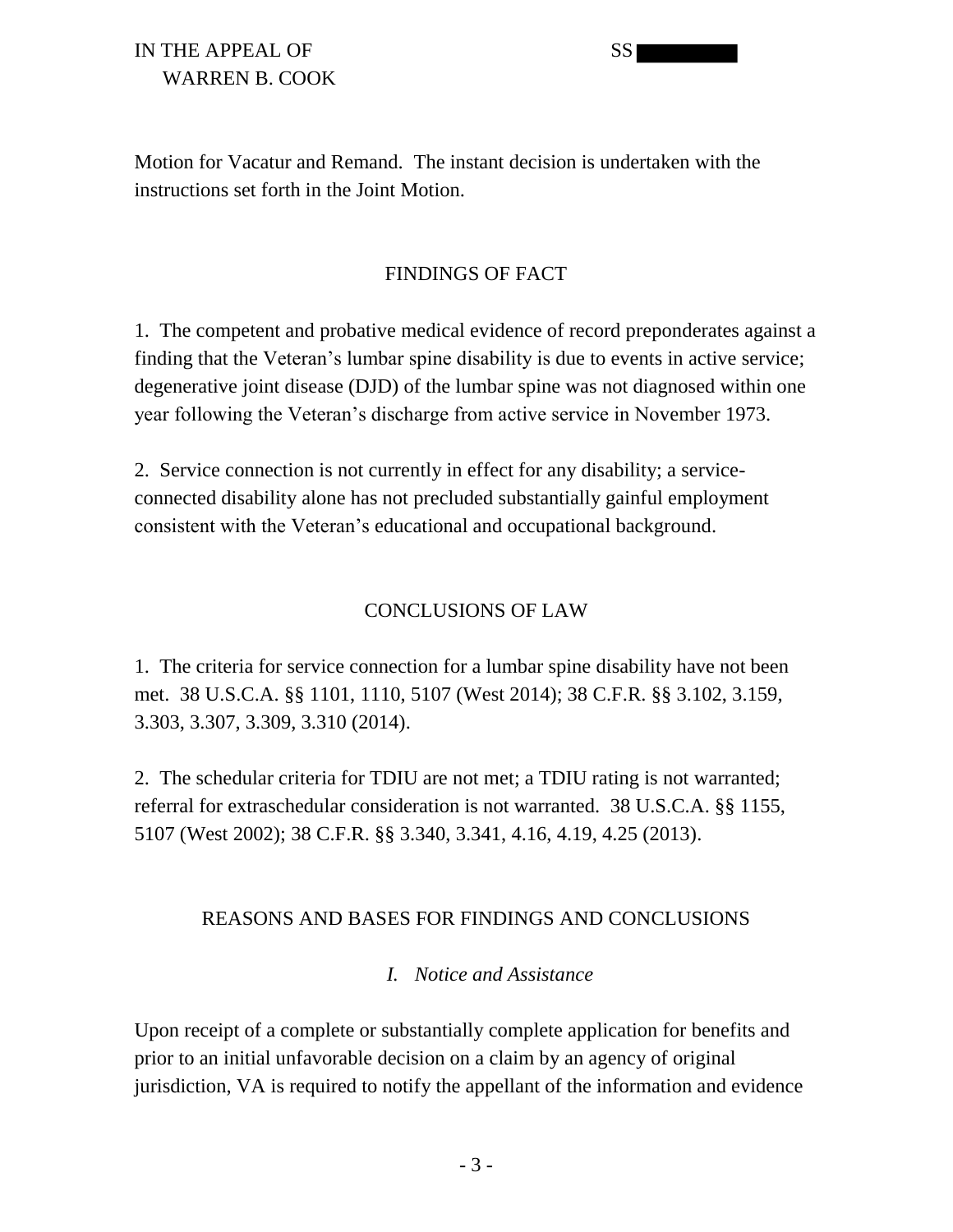not of record that is necessary to substantiate the claim. *See* 38 U.S.C.A. § 5103(a); 38 C.F.R. § 3.159; *Pelegrini v. Principi*, 18 Vet. App. 112 (2004); *Quartuccio v. Principi*, 16 Vet. App. 183 (2002); *Mayfield v. Nicholson*, 444 F.3d 1328 (Fed. Cir. 2006). The notice should also address the rating criteria or effective date provisions that are pertinent to the Veteran's claims. *Dingess v. Nicholson*, 19 Vet. App. 473 (2006).

The RO provided the Veteran pre-adjudication notice by letters dated in November 2004, January 2005, November 2005, December 2005, and November 2009. Additional letters were sent in July 2009, November 2012, January 2013, April 2013, and June 2013.

VA has obtained service treatment records, assisted the Veteran in obtaining postservice VA and private outpatient treatment records, and afforded the Veteran VA examination. The Veteran has submitted lay statements on his behalf. The Veteran was also afforded the opportunity to give testimony (before the Board and the RO) in support of his appeal, the transcripts are of record.

The Veteran has made it known in multiple statements that records of YS (an acupuncturist) were not available as the provider moved back to Korea and took his treatment records with him. Records from the Social Security Administration are not available. *See response dated November 2012.* Any further efforts to obtain these records would be futile.  $38 \text{ C.F.R.}$  §  $3.159(c)(1)$ , (2).

All known and available records relevant to the issues on appeal have been obtained and associated with the Veteran's claims file; and the Veteran has not contended otherwise.

VA has substantially complied with the notice and assistance requirements and the Veteran is not prejudiced by a decision on the claims at this time.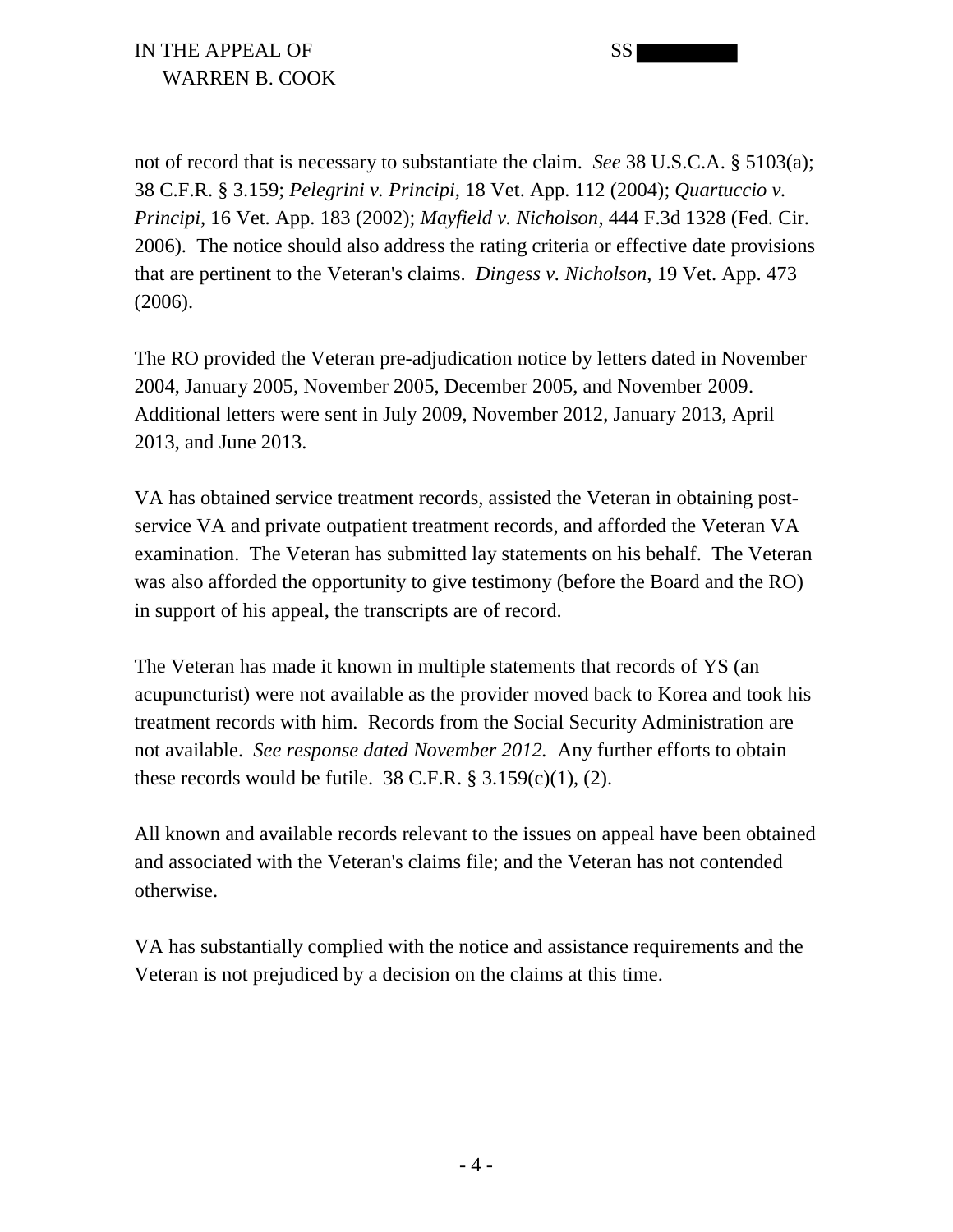### *II. Analysis*

The Board has reviewed all the evidence in the Veteran's paper claims file and virtual record. Although the Board has an obligation to provide adequate reasons and bases supporting this decision, there is no requirement that the evidence submitted by the Veteran or obtained on his behalf be discussed in detail. Rather, the Board's analysis will focus specifically on what evidence is needed to substantiate each claim and what the evidence in the claims file shows, or fails to show, with respect to each claim. *See Gonzales v. West*, 218 F.3d 1378, 1380-81 (Fed. Cir. 2000) and *Timberlake v. Gober*, 14 Vet. App. 122, 128-30 (2000).

#### Service Connection for Lumbar Spine Disorder

Establishing service connection generally requires medical evidence or, in certain circumstances, lay evidence of the following: (1) A current disability; (2) in-service incurrence or aggravation of a disease or injury; and (3) nexus between the claimed in-service disease and the present disability. *See Davidson v. Shinseki*, 581 F.3d 1313 (Fed.Cir.2009); *Jandreau v. Nicholson*, 492 F.3d 1372 (Fed.Cir.2007); *Hickson v. West*, 12 Vet. App. 247 (1999); *Caluza v. Brown*, 7 Vet. App. 498 (1995), *aff'd per curiam*, 78 F.3d 604 (Fed.Cir.1996) (table).

For some 'chronic diseases,' such as arthritis, presumptive service connection is available. 38 U.S.C.A. §§ 1101, 1112, 1113; 38 C.F.R. §§ 3.307, 3.309. With 'chronic disease' shown as such in service (or within the presumptive period under § 3.307), so as to permit a finding of service connection, subsequent manifestations of the same chronic disease at any later date, however remote, are service connected, unless clearly attributable to intercurrent causes. 38 C.F.R. § 3.303(b). For the showing of a 'chronic disease' in service there is required a combination of manifestations sufficient to identify the disease entity, and sufficient observation to establish chronicity at the time. 38 C.F.R. § 3.303(b). If chronicity in service is not established, a showing of continuity of symptoms after discharge is required to support the claim. *Id.* If not manifest during service, where a veteran served continuously for 90 days or more during a period of war, or during peacetime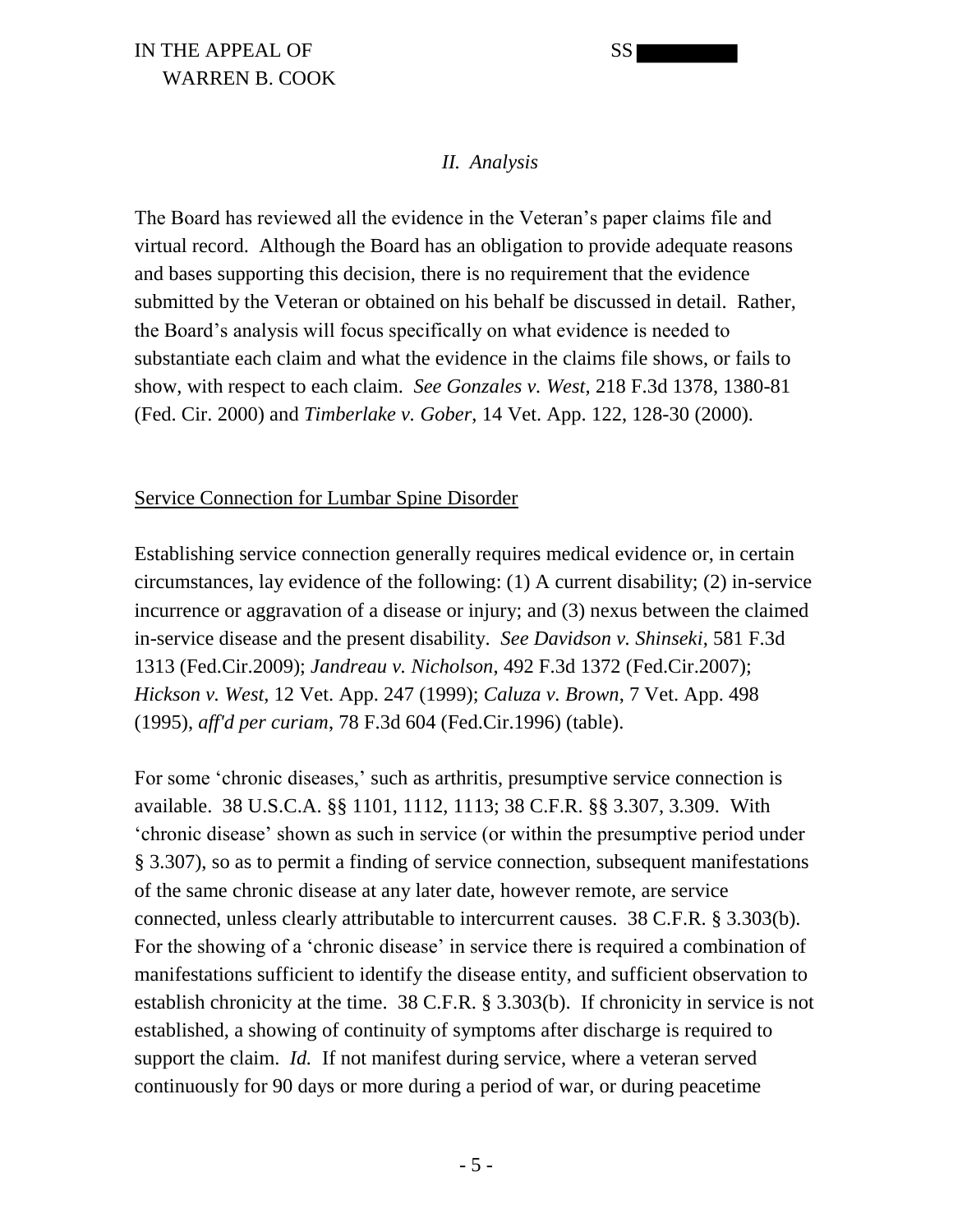IN THE APPEAL OF SSI WARREN B. COOK

service after December 31, 1946, and the 'chronic disease' became manifest to a degree of 10 percent within 1 year from date of termination of such service, such disease shall be presumed to have been incurred in service, even though there is no evidence of such disease during the period of service. 38 C.F.R. § 3.307. The term 'chronic disease', whether as shown during service or manifest to a compensable degree within a presumptive window following service, applies only to those disabilities listed in 38 C.F.R. § 3.309(a). *Walker v. Shinseki*, 708 F.3d 1331, Fed. Cir. 2013).

In this decision, the Board has considered all lay and medical evidence as it pertains to the issue. 38 U.S.C.A. §§ 5107(b), 7104(a); 38 C.F.R. § 3.303(a). In rendering a decision on appeal, the Board must analyze the credibility and probative value of the evidence, account for the evidence which it finds to be persuasive or unpersuasive, and provide the reasons for its rejection of any material evidence favorable to the claimant. *See Gabrielson v. Brown*, 7 Vet. App. 36, 39-40 (1994); *Gilbert v. Derwinski*, 1 Vet. App. 49, 57 (1990). Competency of evidence differs from weight and credibility. Competency is a legal concept determining whether testimony may be heard and considered by the trier of fact, while credibility is a factual determination going to the probative value of the evidence to be made after the evidence has been admitted. *Rucker v. Brown*, 10 Vet. App. 67, 74 (1997); *Layno v. Brown*, 6 Vet. App. 465, 469 (1994); *see also Cartright v. Derwinski*, 2 Vet. App. 24, 25 (1991) ("although interest may affect the credibility of testimony, it does not affect competency to testify"). In determining whether statements submitted by a veteran are credible, the Board may consider internal consistency, facial plausibility, consistency with other evidence, and statements made during treatment. *Caluza v. Brown*, 7 Vet. App. 498 (1995).

The Veteran claims that he sustained a low back injury in approximately 1973 when he was lifting supplies onto docked Navy ships in Norfolk, Virginia. He further asserts that he sought immediate medical assistance and remained on bed rest for two days, followed by a period of light duty.

X-rays dated in 2000 revealed DJD of L3-4, which is clearly outside the one-year presumptive period for arthritis. 38 C.F.R. § 3.307, 3.309. He has also been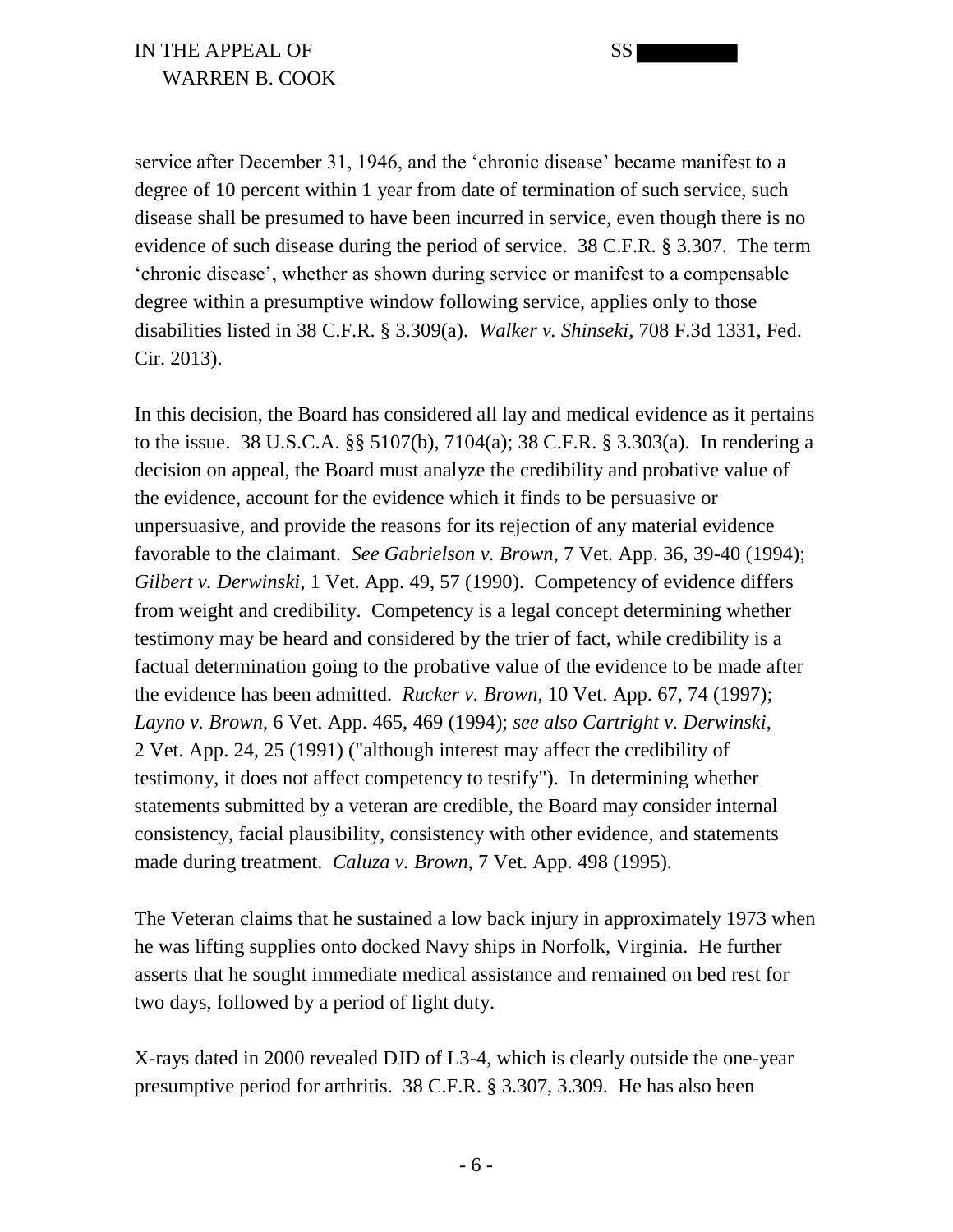variously diagnosed with degenerative disc disease (DDD), lumbar radiculopathy, facet joint arthropathy, history of laminectomy and discectomy, and spondylolisthesis. *See May 2013 entry from Paincare Centers.* Thus, the question of whether the Veteran has a current back disability is not in dispute. What is in dispute however, is whether such disability had its onset in service or is otherwise causally related to the Veteran's service. After review of the evidence, the Board finds service connection must be denied because the preponderance of the evidence is against such a finding.

First, the Board shall discuss service incurrence. Arthritis is a "chronic disease" under 38 C.F.R. § 3.309(a). Thus, consideration under 38 C.F.R. § 3.303(b) is warranted. Where a combination of manifestations sufficient to identify a 'chronic disease' in service, and establish chronicity at the time are present, any later manifestation of the same 'chronic disease' is subject to service connection unless attributable to an intercurrent cause. 38 C.F.R. § 3.303(b).

The Veteran's service treatment records show the Veteran was treated for low back pain beginning in August 1973. He was diagnosed with mild muscle pull/strain. He was prescribed medication and told to return as needed. Later in August 1973 he complained of low back pain of two weeks duration with no relief from medication. He denied radicular pain and was again diagnosed with mild sprain. There was a follow-up visit in September 1973. The Veteran complained of continued back pain, but the physical examination was negative. There were no further back complaints during service. The September 1973 separation examination was negative for complaints or diagnosis of a low back disability. Thus, a chronic back disability, to include arthritis, was not established during service. If chronicity in service is not established, a showing of continuity of symptoms after discharge is required to support the claim. *Id*.

Despite his statements and testimony to the contrary, continuous symptoms have not been shown since service in the objective medical evidence. In fact, postservice records show the Veteran has been plagued by occupational injuries, some even necessitating surgery. The first post-service complaints pertaining to the back are dated in August 1982. This alone is nine years after the Veteran's separation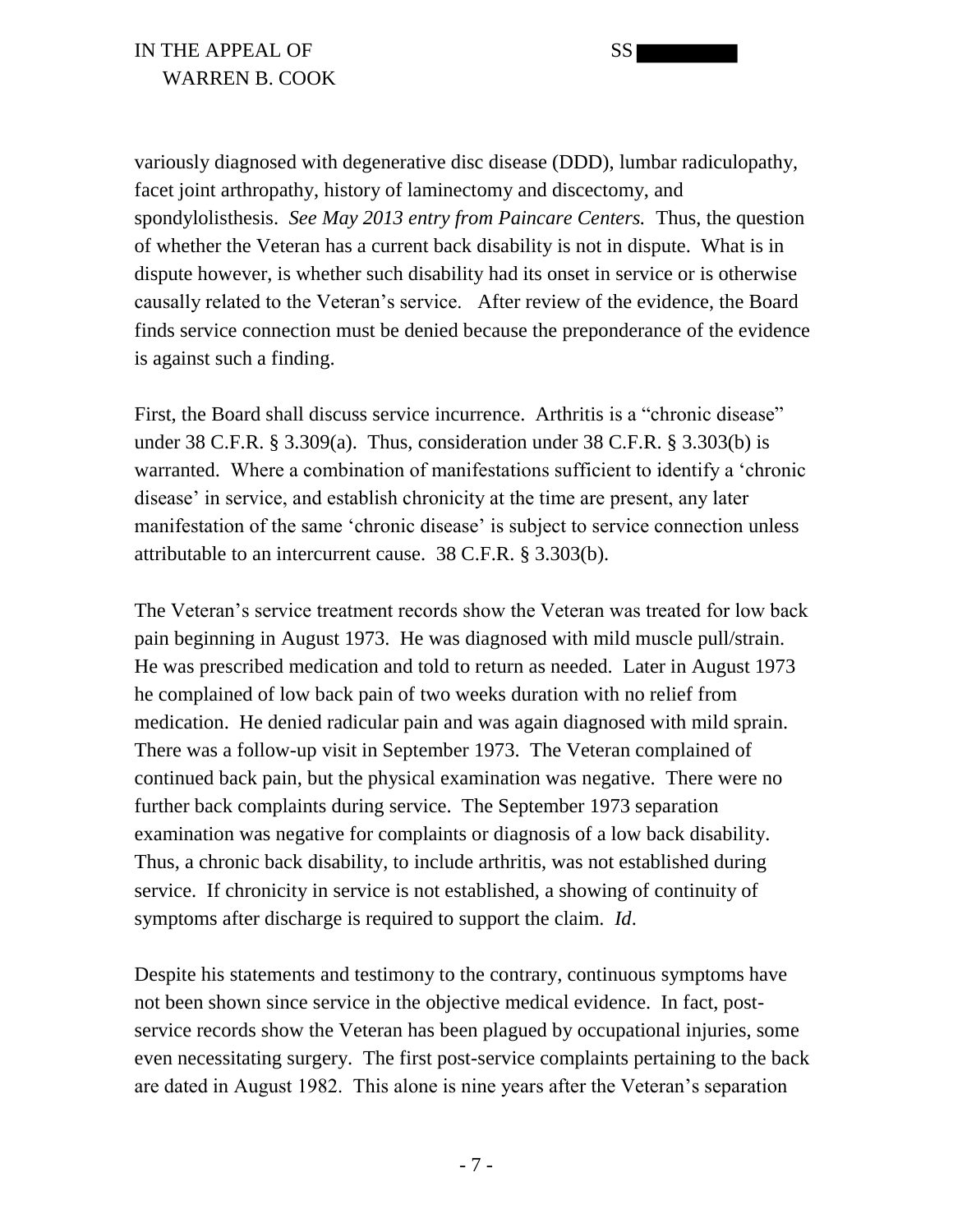from service and the long time lapse can be considered, along with other factors, as evidence of whether an injury or disease was incurred in service which resulted in any chronic or persistent disability. *See Maxson v. Gober*, 230 F.3d 1330 (Fed. Cir. 2000).

Nevertheless, Worker's Compensation records dated in 1982 show the Veteran injured his back when he leaned over to pick up a pipe and strained his back. He was diagnosed with acute thoracic lumbar spine strain/sprain. X-rays taken in August 1983 were negative. Thereafter, in August 1996 he injured his back when carrying a steel beam. At the time, the Veteran informed the provider that he had remote problems with his back, but they had resolved 15 years prior. The Veteran had a herniated disc and underwent discectomy.

VA hospitalization records dated in September 1996 further reveal that the Veteran reported back pain in approximately 1972, but it had resolved after a couple of weeks without specific therapy. Again, this is contrary to current statements that he has had back problems since service. Moreover, the Veteran has repeatedly told VA treatment providers that he has had low back pain since 1996 (23 years after his separation from service). The Veteran sustained additional injuries in 1999 (lifting an air conditioner) and 2000 (driving a rental car).

The Veteran has additionally claimed that he began seeking treatment from an acupuncturist for low back pain beginning in the 1970s. He has also submitted lay statements to support his claim. However, a letter from YS dated in June 2000 reveals he began treating the Veteran in 1983. YS further indicated that he treated the Veteran off and on with acupressure and body balance for low back and elbow pain. He last saw the Veteran in May 1999. The Veteran claims YS is mistaken as to the dates of treatment, but the onset of treatment appears consistent with the first injury for which the Veteran sought Worker's Compensation in 1982 and 1983.

While competent evidence indicates that the Veteran has a current diagnosis of lumbar spine DDD/DJD, the preponderance of the probative medical evidence is against a finding that the current disorder is related to service. In support of his claim, the Veteran submitted a February 2012 statement from Dr. FG. The doctor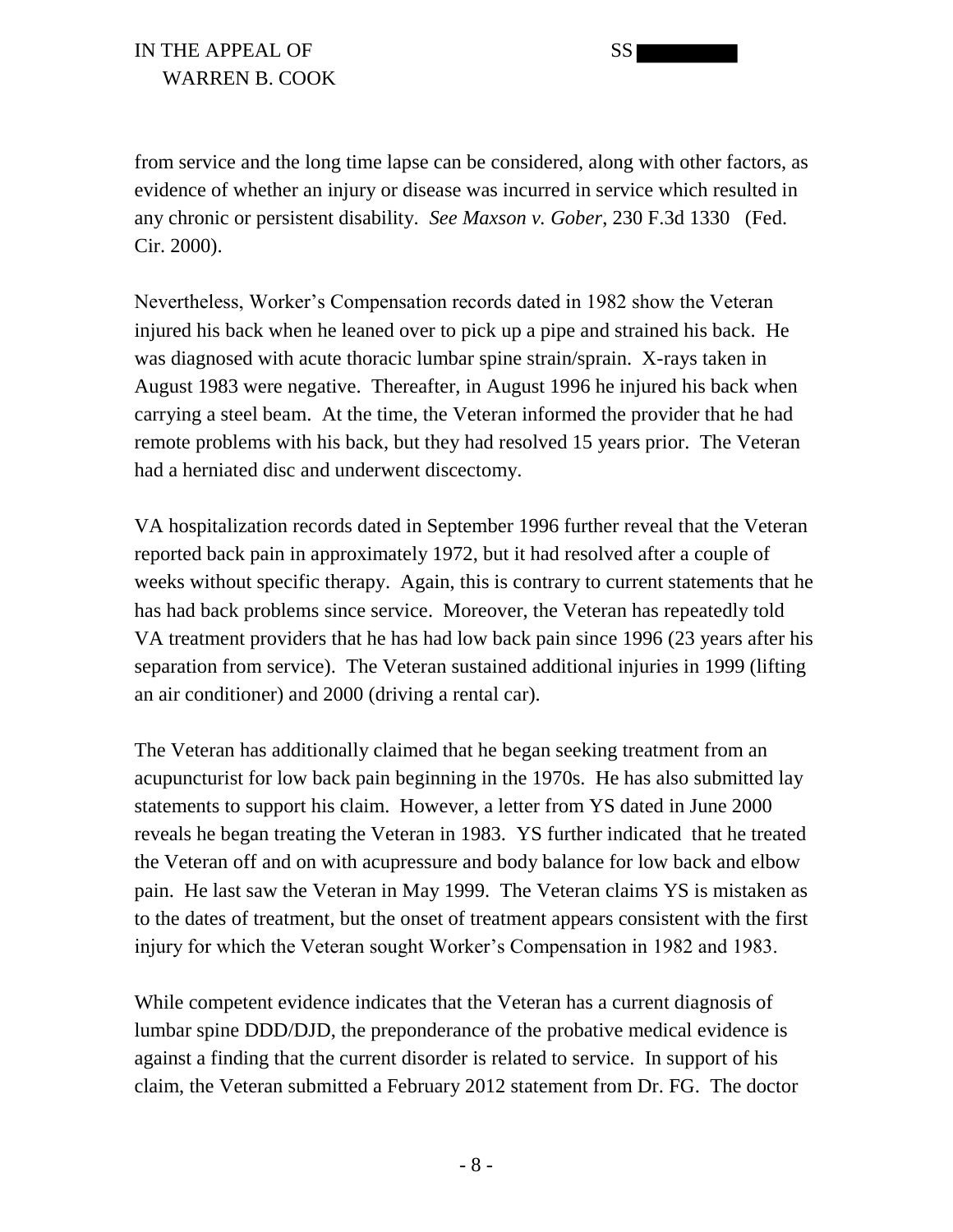indicated the Veteran reported repetitive lifting, twisting, and the passing of heavy cases of food during service. The doctor also noted the Veteran stated he experienced low back pain after this activity, reported to sickbay, was given Percocet, and put on bed rest. The Veteran informed the provider that though he was promised medical care when he returned to port, he was processed for discharge and no medical care took place. Dr. FG indicated the Veteran endorsed continuous pain since his discharge from service. The doctor noted the two workrelated injuries after service, as well as the subsequent surgeries.

Dr. FG diagnosed the Veteran with chronic lumbosacral and right lower extremity pain, numbness and "tingliness", status post L3-4 and L4-5 discectomy. The doctor opined "there is a causal nexus between this individual's experience of pain after repetitive twisting and lifting during his active duty in the US Navy." No rationale was provided for the opinion and the doctor failed to address the impact of the postservice occupational injuries. Dr. FG also did not specifically opine that the Veteran's current disability was related to service. Instead, the doctor reiterated the Veteran's complaints of back pain in service, which is not in dispute.

The Board finds substantially more probative the April 2013 VA examiner's opinion that the Veteran's lumbar spine condition was less likely than not (less than 50 percent probability) incurred in or caused by the claimed in-service injury. This opinion was rendered after a thorough review of the Veteran's claims file, including his service treatment records and pertinent post-service medical records (specifically delineated in the report), and physical examination of the Veteran; the opinions are clearly based on an accurate history. *See Prejean v. West*, 13 Vet. App. 444, 448-49 (2000) (finding that a physician's access to the claims file and the thoroughness and detail of the opinion are important factors in assessing the probative value of a medical opinion).

The examiner reasoned that lumbar DDD and arthritis may develop as a result of cumulative stresses and strain on the spine over a period of years. The examiner indicated that after review of the evidence it would be his opinion that the etiology of the Veteran's current back condition was the cumulative effects of his lifetime of working at physical construction type jobs and not due to any event in service. The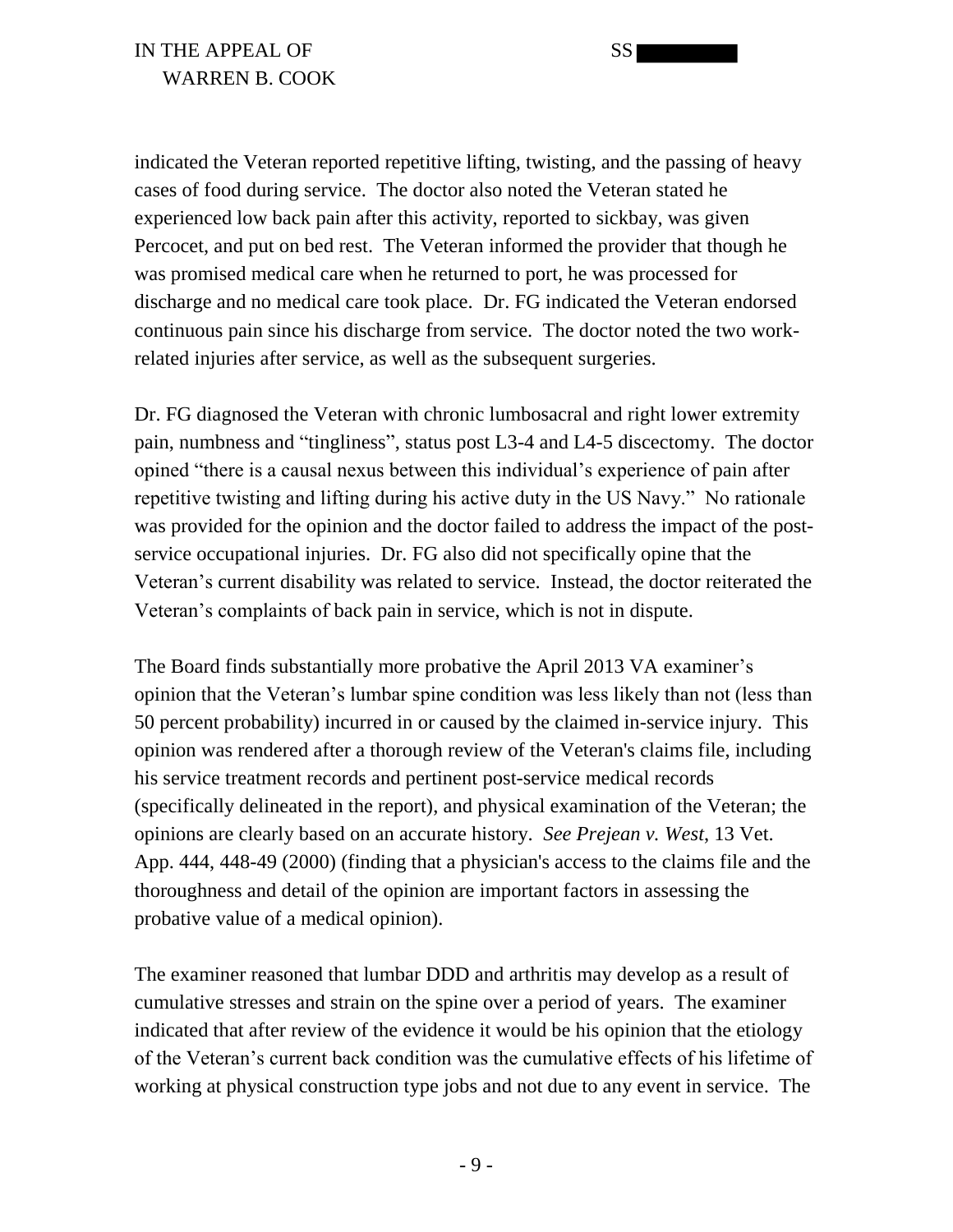examiner found no evidence of continuity of low back symptoms in the immediate post discharge period or even in the period leading up to the 1996 disc herniation. There was no objective evidence of arthritis or DDD until 1996. The examiner found that review of service treatment records did not indicate any injury of a degree of severity that would medically be likely to lead to DDD or DJD of the lumbar spine years later. There was also no showing of arthritis in the one-year period immediately after service. The examiner specifically noted that x-rays taken in 1983, after a work injury, were negative for arthritis and that a negative x-ray would not be expected in 1983 had the Veteran had any evidence of arthritis of the lumbar spine during this one year period after service.

The examiner also specifically addressed the February 2012 letter from Dr. FG and indicated that there was no rationale given for the opinion expressed. The examiner stated that there was no dispute the Veteran had a current disability of the lower spine, but what was at issue was the relationship to service and Dr. FG's letter contained nothing to lead him to alter his opinion.

Dr. FG failed to support his conclusion (or adequately explain his conclusion) and thus, the February 2012 letter is not probative of the matter on appeal. *Stefl v. Nicholson*, 21 Vet. App. 120, 124 (2007) ("[A]medical opinion ... must support its conclusion with an analysis that the Board can consider and weigh against contrary opinions").

In sum, a chronic lumbar spine disorder was not diagnosed during service or for many years thereafter. The competent and probative evidence does not establish a link between a back condition and active service and in fact suggests the cause of the Veteran's back problems were the multiple post-service injuries. Thus, the Board finds service connection for a lumbar spine disorder is not warranted.

The evidence is not in relative equipoise. Thus, the preponderance of the evidence is against the claim, and the appeal must therefore be denied. 38 U.S.C.A § 5107(b).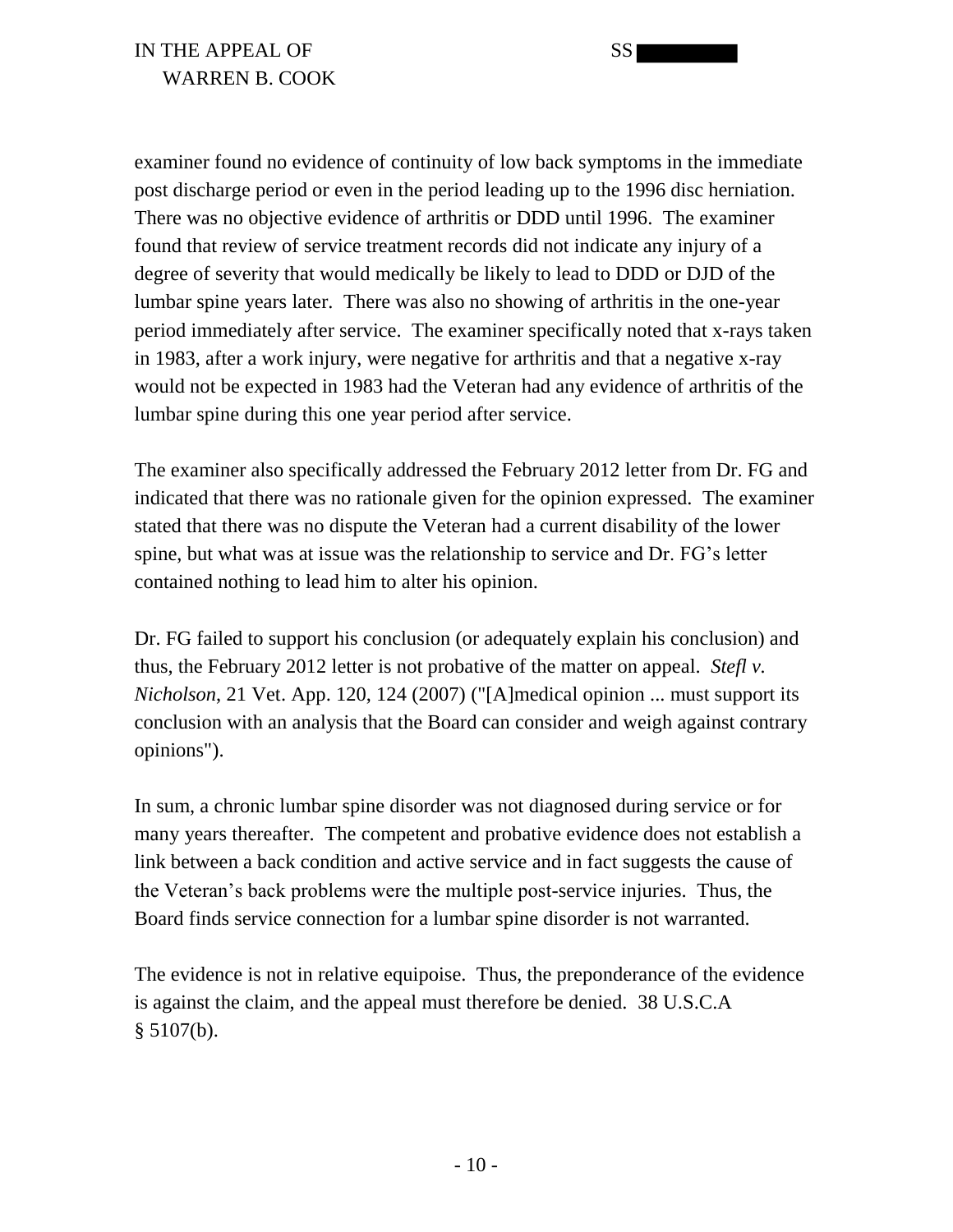### IN THE APPEAL OF SSI WARREN B. COOK

#### TDIU

TDIU may be assigned, where the schedular rating is less than total, when the disabled person is unable to secure or follow a substantially gainful occupation as a result of service connected disability. 38 C.F.R. §§ 3.340 , 3.341, 4.16. The regulations further provide that if there is only one such disability, it must be rated at 60 percent or more; and if there are two or more disabilities, at least one disability must be rated at 40 percent or more, and sufficient additional disability must bring the combined rating to 70 percent or more. 38 C.F.R. § 4.16(a).

Furthermore, it is the policy of VA that all veterans who are unable to secure and follow a substantially gainful occupation by reason of service connected disability shall be rated totally disabled. 38 C.F.R. § 4.16(b). Thus, if a Veteran fails to meet the applicable percentage standards enunciated in 38 C.F.R. § 4.16(a) , an extraschedular rating is for consideration where the Veteran is unemployable due to service connected disability. 38 C.F.R. § 4.16(b); *see also Fanning v. Brown*, 4 Vet. App. 225 (1993). Neither nonservice-connected disabilities nor advancing age may be considered in the determination. 38 C.F.R. §§ 3.341 , 4.19; *Van Hoose v. Brown*, 4 Vet. App. 361, 363 (1993). Thus, the Board may not consider the effects of the Veteran's nonservice-connected disabilities on his ability to function.

The Veteran does not have any service-connected disabilities. The claim for service connection for a lumbar spine disorder was denied in the instant decision. Thus, the schedular percentage requirements for TDIU under 38 C.F.R. § 4.16(a) are not met.

Referral of this matter for extraschedular consideration is not necessary as there are no service-connected disabilities. 38 C.F.R. § 4.16(b).

The preponderance of the evidence is against this claim. Therefore, there is no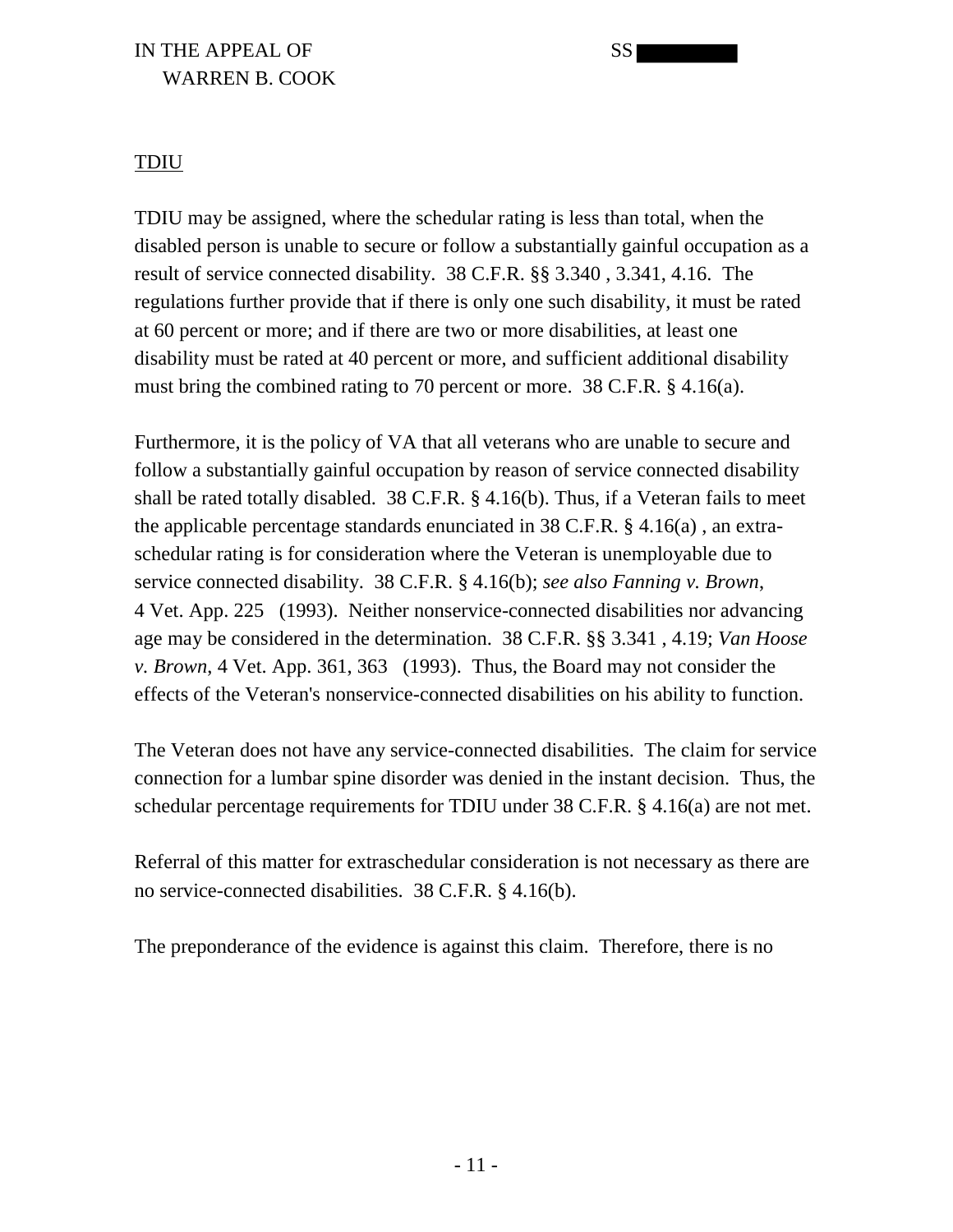# IN THE APPEAL OF SS WARREN B. COOK

reasonable doubt to be resolved. The appeal in the matter must be denied. 38 U.S.C.A. § 5107(b), 38 C.F.R. § 4.3.

#### ORDER

Entitlement to service connection for a lumbar spine disorder is denied.

Entitlement to TDIU is denied.

MILO H. HAWLEY Veterans Law Judge, Board of Veterans' Appeals

\_\_\_\_\_\_\_\_\_\_\_\_\_\_\_\_\_\_\_\_\_\_\_\_\_\_\_\_\_\_\_\_\_\_\_\_\_\_\_\_\_\_\_\_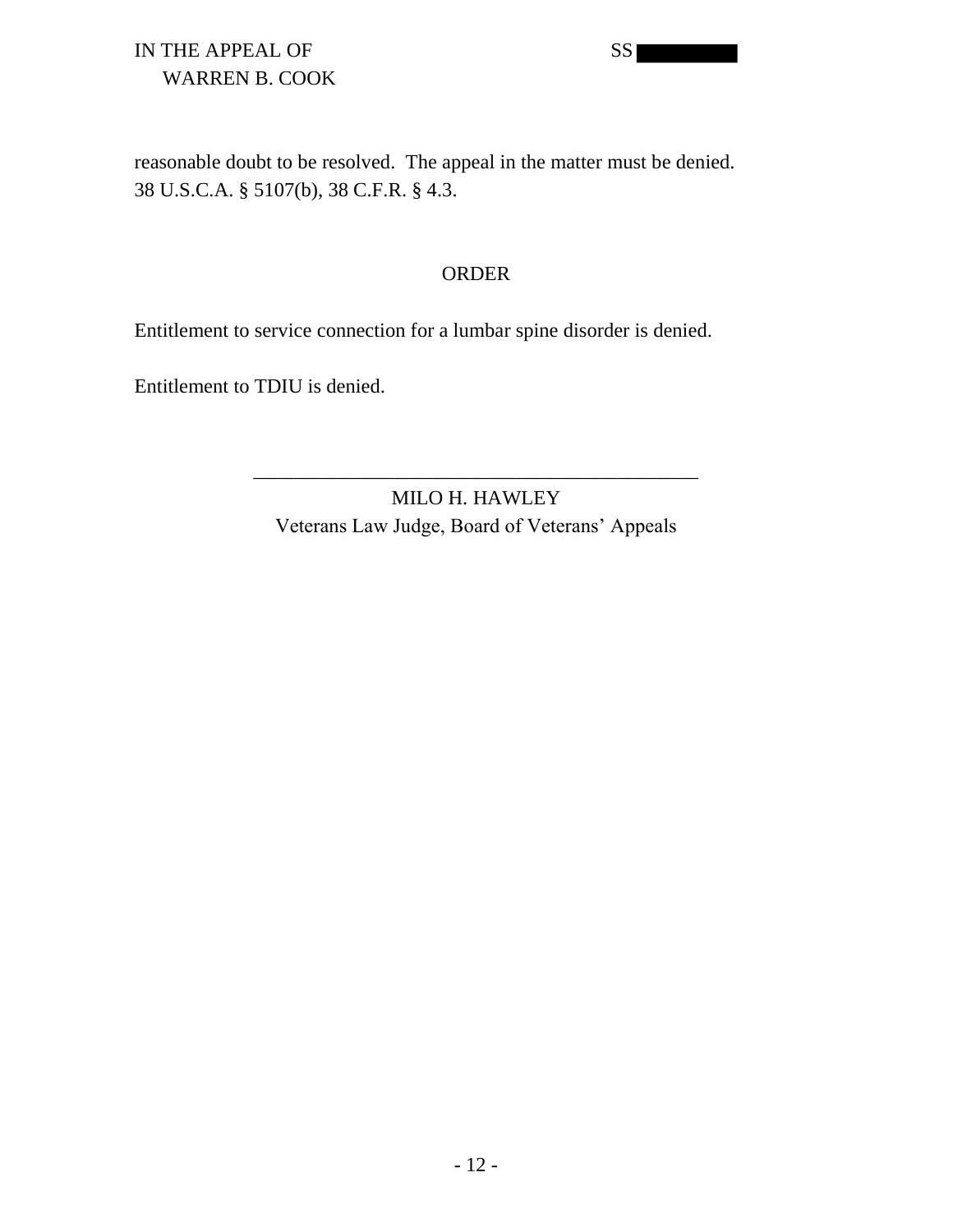# **YOUR RIGHTS TO APPEAL OUR DECISION**

The attached decision by the Board of Veterans' Appeals (BVA or Board) is the final decision for all issues addressed in the "Order" section of the decision. The Board may also choose to remand an issue or issues to the local VA office for additional development. If the Board did this in your case, then a "Remand" section follows the "Order." However, you cannot appeal an issue remanded to the local VA office because a remand is not a final decision. *The advice below on how to appeal a claim applies only to issues that were allowed, denied, or dismissed in the "Order."*

If you are satisfied with the outcome of your appeal, you do not need to do anything. We will return your file to your local VA office to implement the BVA's decision. However, if you are not satisfied with the Board's decision on any or all of the issues allowed, denied, or dismissed, you have the following options, which are listed in no particular order of importance:

- Appeal to the United States Court of Appeals for Veterans Claims (Court)
- File with the Board a motion for reconsideration of this decision
- File with the Board a motion to vacate this decision
- File with the Board a motion for revision of this decision based on clear and unmistakable error.

Although it would not affect this BVA decision, you may choose to also:

Reopen your claim at the local VA office by submitting new and material evidence.

There is *no* time limit for filing a motion for reconsideration, a motion to vacate, or a motion for revision based on clear and unmistakable error with the Board, or a claim to reopen at the local VA office. None of these things is mutually exclusive - you can do all five things at the same time if you wish. However, if you file a Notice of Appeal with the Court and a motion with the Board at the same time, this may delay your case because of jurisdictional conflicts. If you file a Notice of Appeal with the Court *before* you file a motion with the BVA, the BVA will not be able to consider your motion without the Court's permission.

**How long do I have to start my appeal to the court?** You have **120 days** from the date this decision was mailed to you (as shown on the first page of this decision) to file a Notice of Appeal with the Court. If you also want to file a motion for reconsideration or a motion to vacate, you will still have time to appeal to the court. *As long as you file your motion(s) with the Board within 120 days of the date this decision was mailed to you,* you will have another 120 days from the date the BVA decides the motion for reconsideration or the motion to vacate to appeal to the Court. You should know that even if you have a representative, as discussed below, *it is your responsibility to make sure that your appeal to the Court is filed on time*. Please note that the 120-day time limit to file a Notice of Appeal with the Court does not include a period of active duty. If your active military service materially affects your ability to file a Notice of Appeal (e.g., due to a combat deployment), you may also be entitled to an additional 90 days after active duty service terminates before the 120-day appeal period (or remainder of the appeal period) begins to run.

**How do I appeal to the United States Court of Appeals for Veterans Claims?** Send your Notice of Appeal to the Court at:

#### **Clerk, U.S. Court of Appeals for Veterans Claims 625 Indiana Avenue, NW, Suite 900 Washington, DC 20004-2950**

You can get information about the Notice of Appeal, the procedure for filing a Notice of Appeal, the filing fee (or a motion to waive the filing fee if payment would cause financial hardship), and other matters covered by the Court's rules directly from the Court. You can also get this information from the Court's website on the Internet at: http://www.uscourts.cavc.gov, and you can download forms directly from that website. The Court's facsimile number is (202) 501-5848.

To ensure full protection of your right of appeal to the Court, you must file your Notice of Appeal **with the Court**, not with the Board, or any other VA office.

**How do I file a motion for reconsideration?** You can file a motion asking the BVA to reconsider any part of this decision by writing a letter to the BVA clearly explaining why you believe that the BVA committed an obvious error of fact or law, or stating that new and material military service records have been discovered that apply to your appeal. It is important that such letter be as specific as possible. A general statement of dissatisfaction with the BVA decision or some other aspect of the VA claims adjudication process will not suffice. If the BVA has decided more than one issue, be sure to tell us which issue(s) you want reconsidered. Issues not clearly identified will not be considered. Send your letter to:

> **Director, Management, Planning and Analysis (014) Board of Veterans' Appeals 810 Vermont Avenue, NW Washington, DC 20420**